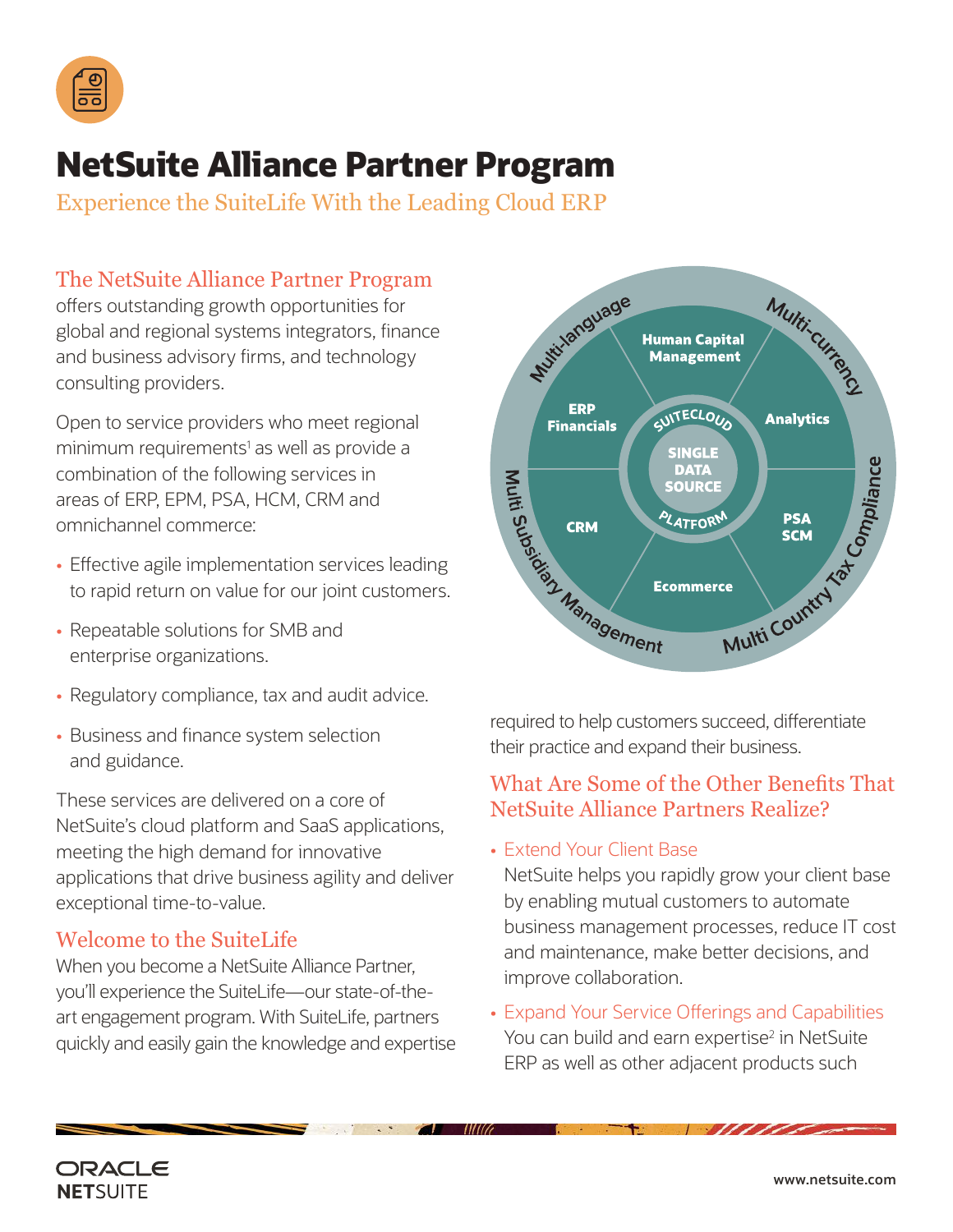as OpenAir, Commerce, and Planning and Budgeting. Once an expertise is earned, Alliance Partners can expand their marketing efforts by using expertise-specific partner program  $logos.3$ 

#### • Grow Your Revenue Stream

Capitalize on opportunities to cross-sell your products and services while scaling your core assets and methodologies to help customers select, implement and/or continuously optimize NetSuite's #1 cloud ERP solution.

### What Does It Take To Become a Successful NetSuite Alliance Partner?

The diverse community of NetSuite Alliance Partners offers a range of services and complementary solutions, while sharing a common vision for accelerating client success. Our most successful partners take the following approach:

#### • Cloud-First Innovation

NetSuite Alliance Partners should have active practices in helping clients achieve digital transformation through cloud-first innovation, coupled with a solid working knowledge of financial and accounting systems, CRM, HCM and omnichannel commerce. NetSuite's training program and role-based certifications help strengthen your expertise to deliver transformational solutions faster.

#### • Dedicated Partner Resources

NetSuite Alliance Partners that create a dedicated NetSuite practice with product certified and industry authorized credentials benefit with closer collaboration in capacity development, business planning, co-selling engagements, go-to-market strategies and

proprietary IP solutions. The commitment pays off with more opportunities and faster return on your investment.

#### • Leading Methodologies/Practices

The NetSuite Alliance Partner Program provides a wealth of opportunities to apply your proven methodologies to NetSuite client challenges. NetSuite training equips you to align your leading practices with our SuiteSuccess customer engagement methodology to deliver enterprise-class solutions in specific industries.

# What Are Some of the Best Practices to Help Drive a Thriving NetSuite Business?

Oracle's most successful NetSuite Alliance Partners focus on the following areas to maximize success for their firms and their clients:

• Vertical/Industry Specialization

Successful Alliance Partners focus on core industries in which they can best leverage their domain and product customization expertise to deliver value-added solutions and services to a specific vertical market. NetSuite complements your specialization with our industry solutions that help your clients get up and running faster with cloud business management.

#### • Repeatable Solutions and Services

Leveraging the development capability provided through your participation in the relevant programs. Grow your revenue with offerings that extend your services and/or a client's NetSuite environment with additional automation and discrete functionality. Develop and crosssell BPO or managed services offerings in accounting, tax/audit, HR, commerce, CRM and other areas.